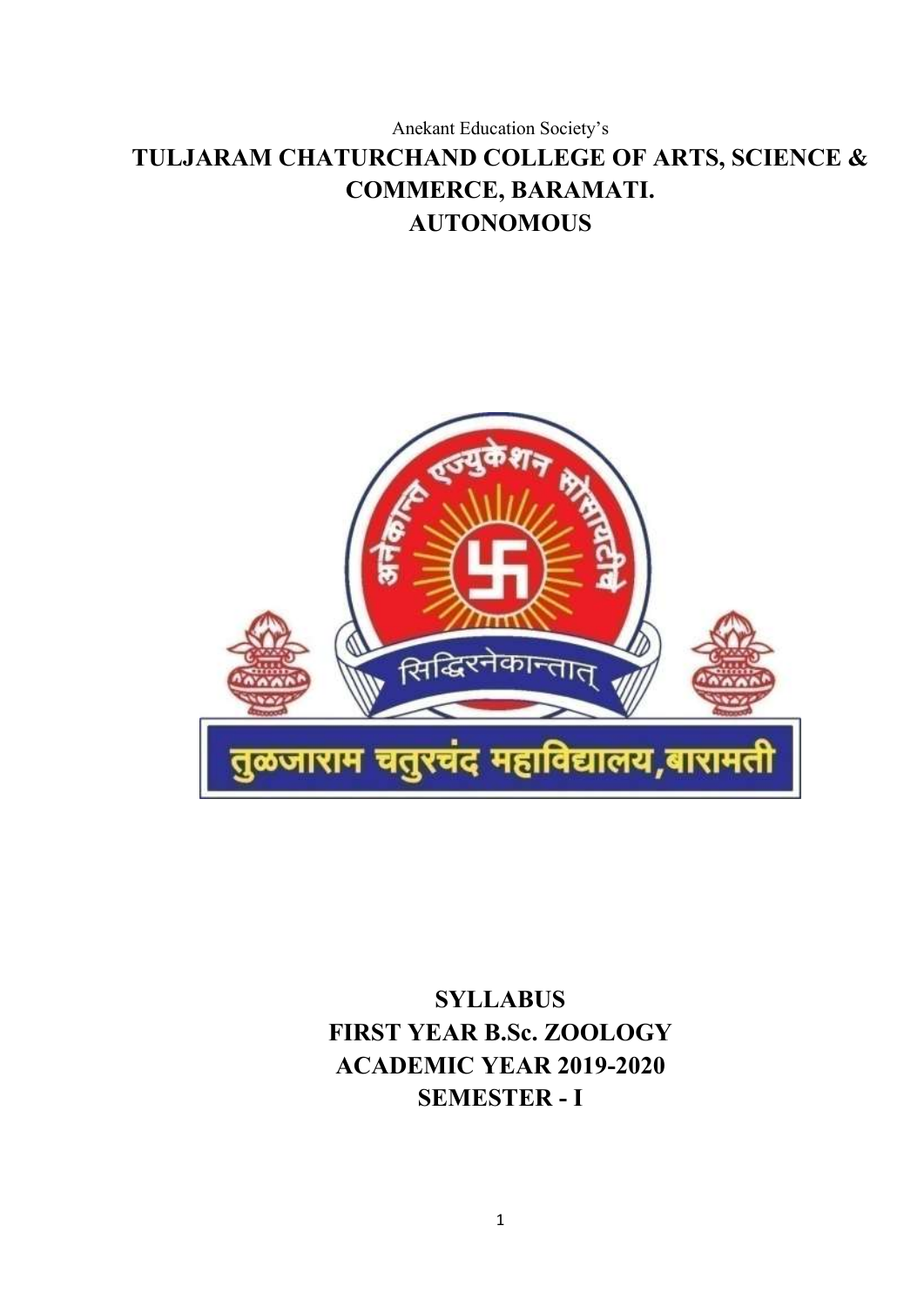## Anekant Education Society's **TULJARAM CHATURCHAND COLLEGE OF ARTS, SCIENCE & COMMERCE, BARAMATI. AUTONOMOUS**

#### **Scheme of Course Structure (CBCS) Faculty of Science**

# **Department: Zoology**

**Class: F.Y.B.Sc. Pattern: 40 (IA) + 60 (EA)**

| <b>Semester</b>    | <b>Paper Code</b> | <b>Title of Paper</b>                 | <b>No. of Credits</b> |
|--------------------|-------------------|---------------------------------------|-----------------------|
|                    | ZOO:1101          | Animal Systematics and Diversity - I  |                       |
| <b>Semester I</b>  | ZOO:1102          | <b>Fundamentals of Cell Biology</b>   |                       |
|                    | ZOO:1103          | <b>Zoology Practical-I</b>            |                       |
|                    |                   |                                       |                       |
|                    | ZOO:1201          | Animal Systematics and Diversity - II |                       |
| <b>Semester II</b> | ZOO:1202          | Genetics                              |                       |
|                    | ZOO:1203          | <b>Zoology Practical-II</b>           |                       |

IA\* – Internal Assessment

EA\* – External Assessment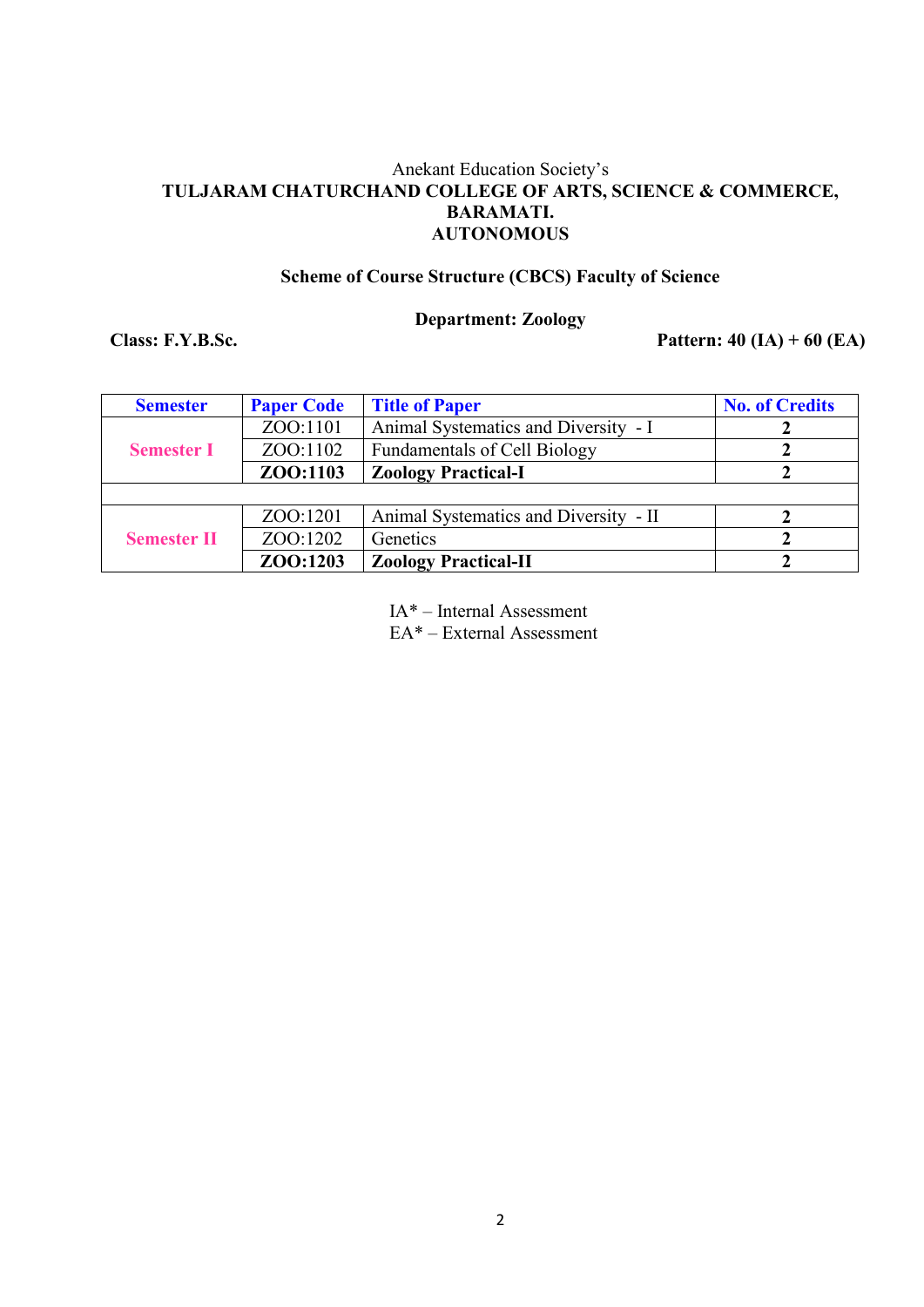#### **Academic Year 2019 - 2020**

**Class: F.Y.B.Sc. (Semester– I)**

**Paper Code: ZOO: 1101**

**Paper:** I Title of Paper: Animal Systematics and Diversity – I **Credit: 2 No. of Lectures: 36**

## **A. Learning objectives:**

- To learn basic classification and characteristics of Non-chordates.
- To learn about evolution and development of systems and animals.
- To make the students aware about conservation and sustainable use of Biodiversity.
- To emphasize on the habitat diversity of animals.

#### **B. Learning outcomes**:

- Imparts conceptual knowledge of Animals, their adaptations and associations in relation to their environment.
- Students understand the distinguishing characters and learn to identify the Non-chordate animals.
- Students acquire knowledge of Vermiculture practice and its application in day to day life.
- Students acquire knowledge about Sponge fishery.
- Contributes the knowledge for conservation and sustainable use of Biodiversity.

# **TOPICS / CONTENTS:**

#### **Unit 1 Principles of classification: 4**

1.1 Introduction 1.2 Importance of Classification 1.3 Systematics-Linnaean hierarchy (Phylum, Class, Order, Family, Genus and Species) 1.4 Binomial nomenclature 1.5 Three Domain & Six kingdom classification system **Unit 2 Classification with salient features of the following phyla: 6 (Up to class with minimum one example)** 2.1 Protozoa 2.2 Porifera 2.3 Coelenterata (Cnidaria) 2.4 Platyhelminthes 2.5 Aschelminthes 2.6 Annelida

**6**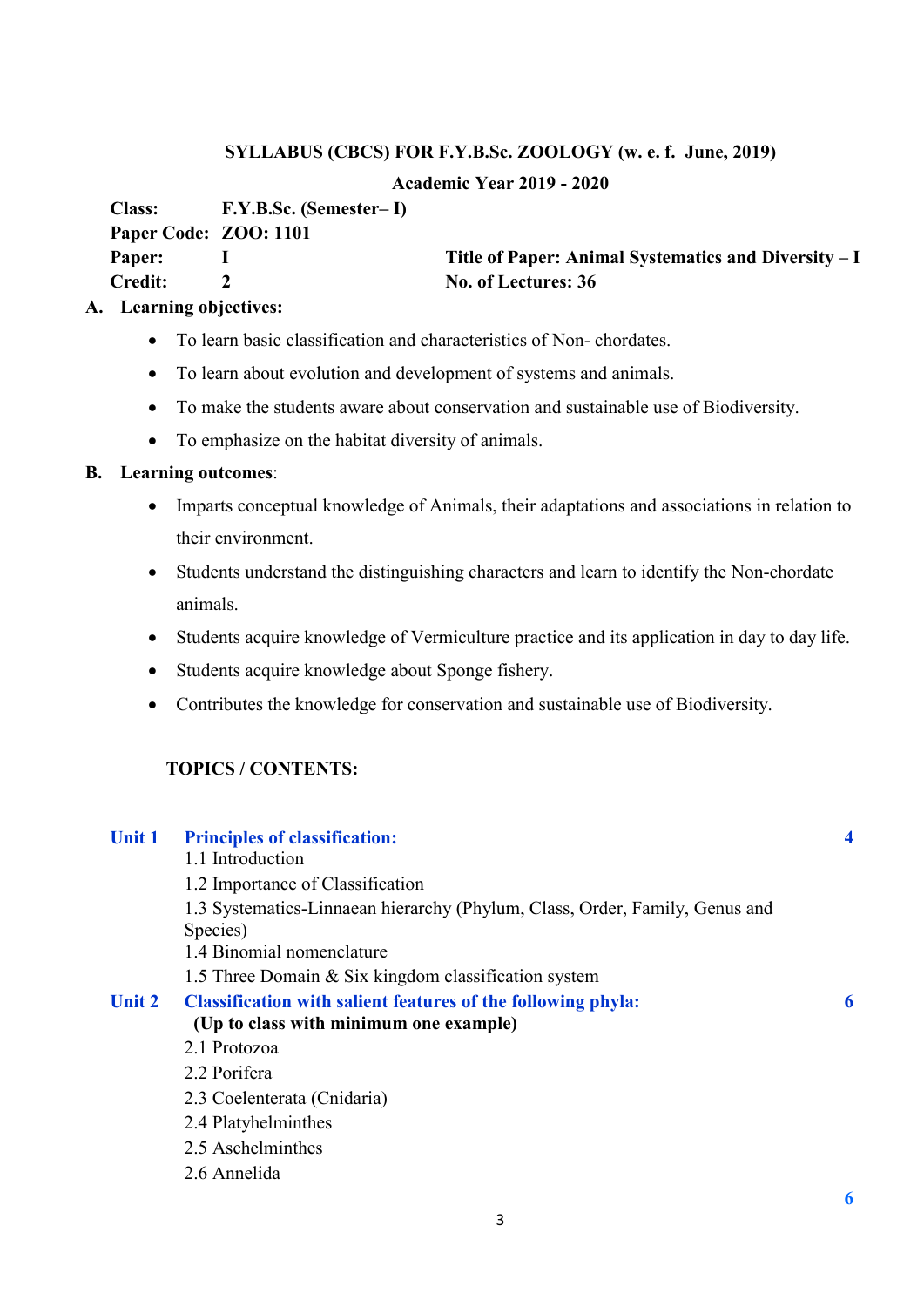#### **Unit 3 General topics:**

- 3.1 Protozoa: Bioluminescence.
- 3.2 Porifera: Sponge fishery and its importance.
- 3.3 Cnidaria: Specialized Stinging Cells. **10**

#### **Unit 4 Study of Earthworm:**

- 4.1 Systematic position, Habits and habitat.
- 4.2 Morphology & Hydrostatic skeleton.
- 4.3 Digestive system.
- 4.4 Circulatory system in brief.
- 4.5 Excretory system.
- 4.6 Reproductive system.
- 4.7 Nervous system and sense organs.

# **Unit 5 Vermitechnology – A step towards sustainable environment. 10**

5.1 Introduction

5.2 Important Species in Vermiculture (*Eisenia foetida, Eudrillus eugeniae, Pheretima*

 *posthuma, Polypheretima elongata*)

- 5.3 Vermiculture: Small Scale
- 5.4 Vermiculture: Large Scale
- 5.5 Vermiculture Products
- 5.6 Economical and ecological importance
- 5.7 Economics of Vermiculture

# **References:**

- 1. Textbook of Invertebrate Zoology, by Kotpal, RL. Rastogi and Co., Meerut.
- 2. Phylum Protozoa by Kotpal, RL., Rastogi and Co., Meerut.
- 3. Phylum Porifera by Kotpal, RL., Rastogi and Co. Meerut.
- 4. Phylum Coelenterata by Kotpal, RL., Rastogi and Co. Meerut.
- 5. Phylum Helminthes by Kotpal, RL., Rastogi and Co. Meerut.
- 6. Phylum Annelida by Kotpal, RL., Rastogi and Co. Meerut.
- 7. Phylum Platyhelminthes by Kotpal, RL., Rastogi and Co. Meerut.
- 8. Phylum Arthropoda by Kotpal, RL., Rastogi and Co. Meerut.
- 9. Phylum Mollusca by Kotpal, RL., Rastogi and Co. Meerut.
- 10. Phylum Echinodermata by Kotpal, RL., Rastogi and Co. Meerut.
- 11. Life of Vertebrates by Young, JZ. III Edition, Clarendon Press, London.
- 12. General Zoology by Goodnight and others IBH Publishing Co.
- 13. Invertebrate zoology By Jordan EL., and Verma PS., S. Chand and Co., New Delhi.
- 14. Life of Invertebrates by Prasad, SN, Vikas Publishing House, New Delhi.
- 15. Zoology by S.A. Miller and J.P. Harley –Tata McGraw Hill Co.
- 16. Invertebrates, Richard Brusca, Sinauer Associates, Inc., Sunderland, USA.
- 17. Invertebrate Zoology by Dhami and Dhami.
- 18. Biology of the Invertebrates, Jan A. Pechenik, McGraw Hill Education.

\*\*\*\*\*\*\*\*\*\*\*\*\*\*\*\*\*\*\*\*\*\*\*\*\*\*\*\*\*\*\*\*\*\*\*\*\*\*\*\*\*\*\*\*\*\*\*\*\*\*\*\*\*\*\*\*\*\*\*\*\*\*\*\*\*\*\*\*\*\*\*\*\*\*\*\*\*

<sup>19.</sup> Role of Earthworms in agriculture by Indian Council of Agricultural Research (ICAR) by Bhatt J.V.& Khambata S.R.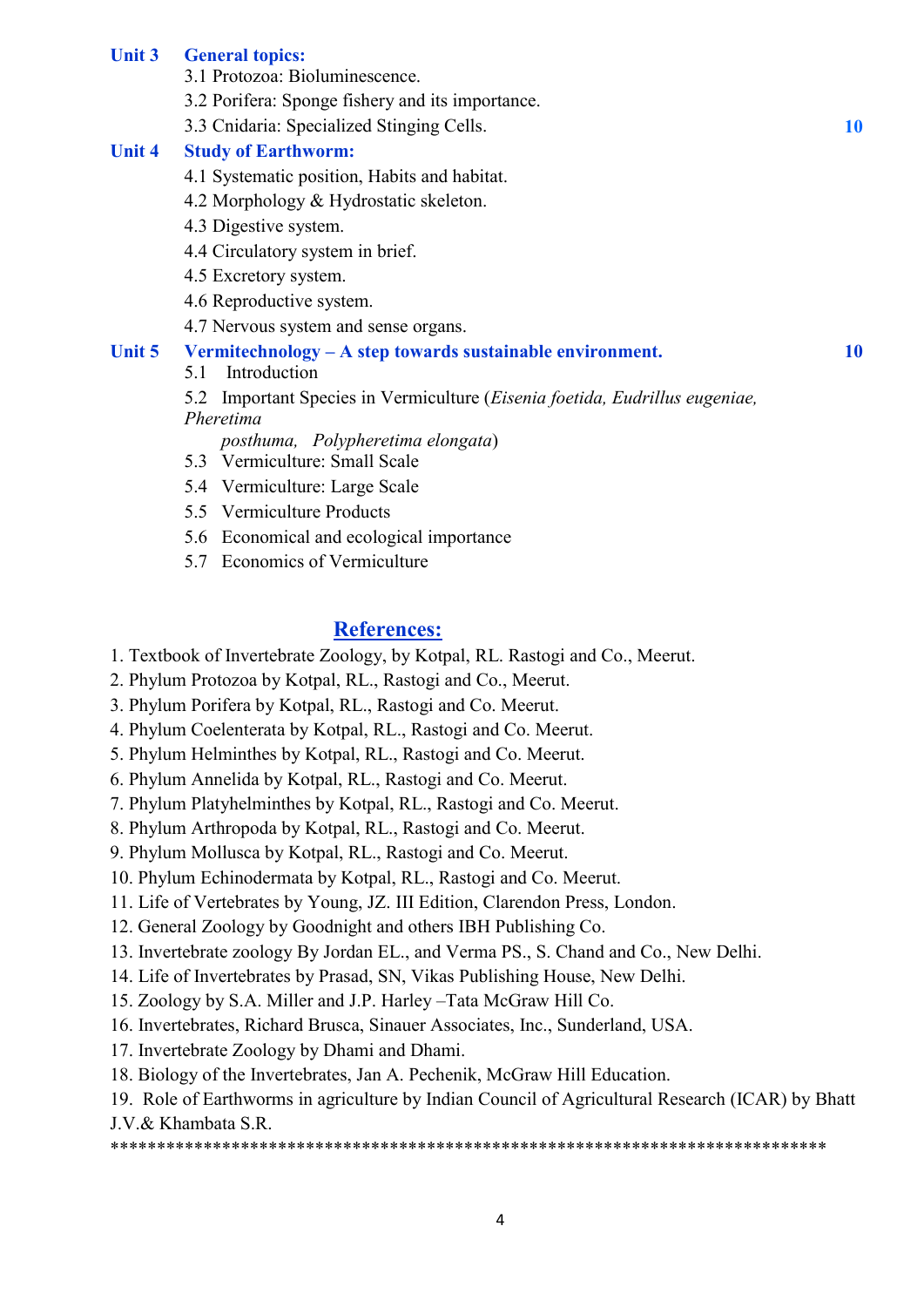| <b>Class:</b>         | $F.Y.B.Sc.$ (Semester $-I$ ) |                                                     |
|-----------------------|------------------------------|-----------------------------------------------------|
| Paper Code: ZOO: 1102 |                              |                                                     |
| Paper:                |                              | <b>Title of Paper: Fundamentals of Cell Biology</b> |
| Credit:               |                              | No. of Lectures: 36                                 |

# **A Learning objectives:**

- To introduce the basic cell science and related activities among the Students.
- To develop awareness about the application and implementation of Cytological skills among the students.
- To understand and learn the fundamentals of Cellular organization and its functions.
- To understand the basic process of cell division & distinguish between its types.
- To understand the basic techniques of cell identification & separation of cellular contents.

# B **Learning outcomes**:

- Students understand the distinguishing characters of Pro & Eukaryotic Cells.
- Understand the basic structure & functions of Cell & organelles.
- Understand the basic process of cell division & distinguish between its types.
- Understand the basic techniques of cell identification & separation of cellular contents.
- Students acquire skills helpful for the advance studies.

#### **TOPICS / CONTENTS:**

| <b>Unit 1</b> | <b>Introduction to Cell Biology:</b>                                                 | $\overline{2}$          |
|---------------|--------------------------------------------------------------------------------------|-------------------------|
|               | 1.1 Definition and brief history                                                     |                         |
|               | 1.2 Introduction to cell theory.                                                     |                         |
|               | 1.3 Scope of Cell Biology.                                                           |                         |
| <b>Unit 2</b> | Study of Prokaryotic (E. coli) and Eukaryotic (Plant and Animal) cell                | $\mathbf{3}$            |
|               | 2.1 Size, Shape, Volume, Number, Structure.                                          |                         |
| <b>Unit 3</b> | <b>Structure and functions of cell membrane:</b>                                     | $\blacktriangleleft$    |
|               | 3.1 Chemical composition                                                             |                         |
|               | 3.2 Fluid mosaic model                                                               |                         |
|               | 3.3 Functions of plasma membrane                                                     |                         |
| <b>Unit 4</b> | <b>Cytoplasm:</b>                                                                    | $\mathbf{2}$            |
|               | 4.1 Physical Organization.                                                           |                         |
|               | 4.2 Chemical composition and Biological properties.                                  |                         |
| <b>Unit 5</b> | Study of following cell organelles with respect to structure and functions in brief: | 12                      |
|               | 5.1 Endoplasmic reticulum                                                            |                         |
|               | 5.2 Golgi complex                                                                    |                         |
|               | 5.3 Lysosomes, Peroxisomes and Glyoxysomes                                           |                         |
|               | 5.4 Ribosomes                                                                        |                         |
|               | 5.5 Mitochondria                                                                     |                         |
|               | 5.6 Chloroplast                                                                      |                         |
| <b>Unit 6</b> | <b>Nucleus:</b>                                                                      | $\blacktriangleleft$    |
|               | 6.1 Shape, size, number and position                                                 |                         |
|               | 6.2 Ultra structure of nucleus, and Nuclear - Pore complex                           |                         |
|               | 6.3 Functions of nucleus                                                             |                         |
| <b>Unit 7</b> | <b>Cell division and its significance:</b>                                           | 6                       |
|               | 7.1 Cell cycle in brief                                                              |                         |
|               | 7.2 Mitosis                                                                          |                         |
|               | 7.3 Meiosis                                                                          |                         |
| <b>Unit 8</b> | <b>General Topics:</b>                                                               | $\overline{\mathbf{3}}$ |
|               | 8.1 Introduction to Techniques in Cell Biology in brief such as -Centrifugation,     |                         |
|               | Chromatography, Electrophoresis                                                      |                         |
|               |                                                                                      |                         |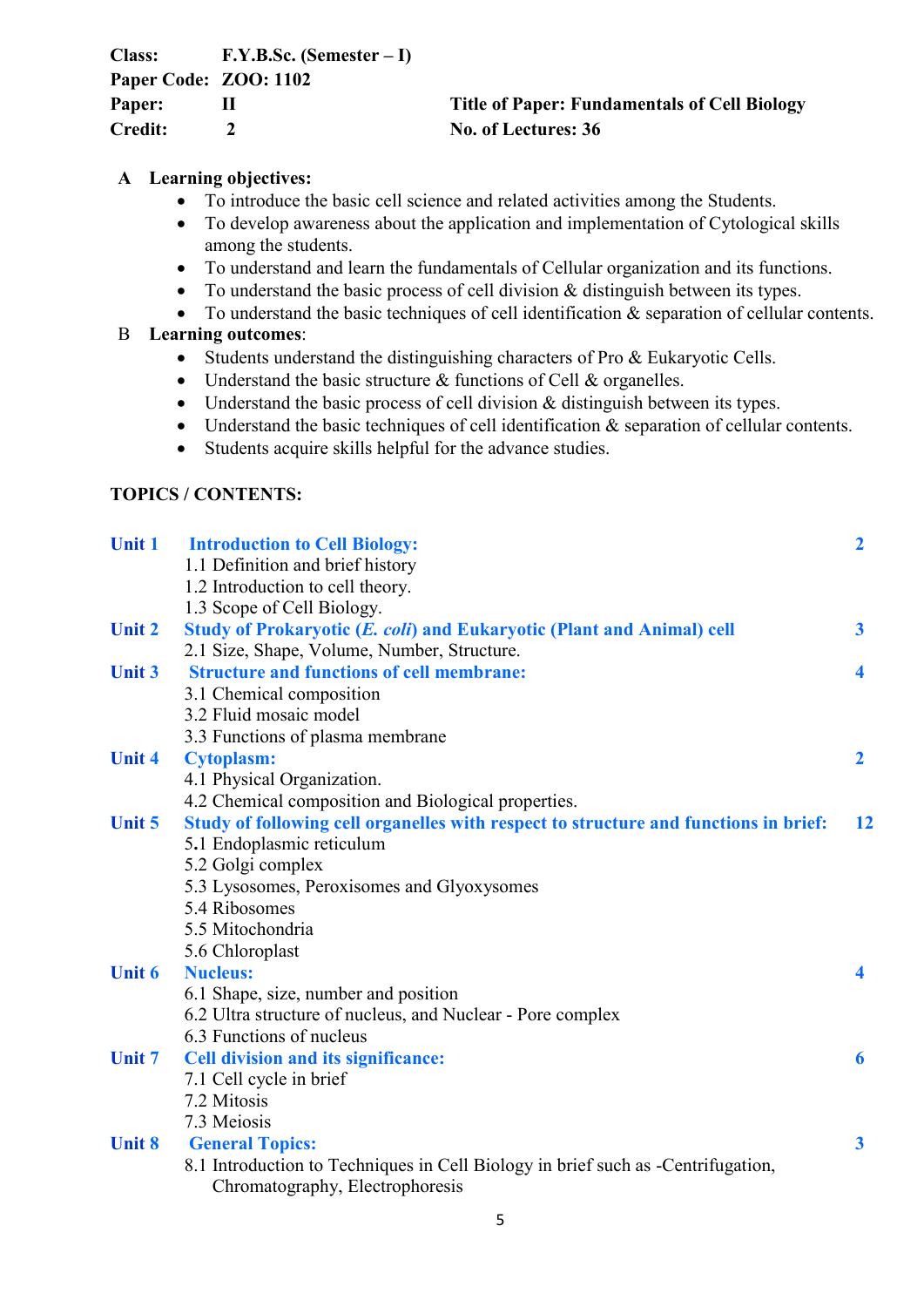# **References:**

- 1. Cell Biology by Pawar CB, Himalaya Publication House.
- 2. Cell and Molecular Biology by Dupraw I, Academic Press, New York.
- 3. Cell Biology by avers, CJ. Addison Wesley Pub. Co. New York and London.
- 4. Cell and Molecular Biology by Carp, G., JohnWaley, USA.
- 5. Cell Biology by David, E., Sadava Johnes and Bartlett Publication, London.
- 6. Cell Structure and Function by Lowey, AG. and Siekevitz, JR., Menninger and Gallew, JAN., Saunder College Publication, Philadelphia.
- 7. The Cell by G.M. Cooper Sinauer Associate Inc.
- 8. Cell Biology by Arumugamm Saras Publication.
- 9. Cytology, Genetics and Evolution by P.K. Gupta, Rastogi Publication.
- 10. Cell Biology by Kotpal.
- 11. Cell Biology by Swanson
- 12. Molecular Biology of the Cell, Text book by Bruce Alberts, Garland publishing, Inc. New York and London.
- 13. Cell and Molecular Biology by Lohar Prakash S. MJP Publishers, Chennai

\*\*\*\*\*\*\*\*\*\*\*\*\*\*\*\*\*\*\*\*\*\*\*\*\*\*\*\*\*\*\*\*\*\*\*\*\*\*\*\*\*\*\*\*\*\*\*\*\*\*\*\*\*\*\*\*\*\*\*\*\*\*\*\*\*\*\*\*\*\*\*\*\*\*\*\*\*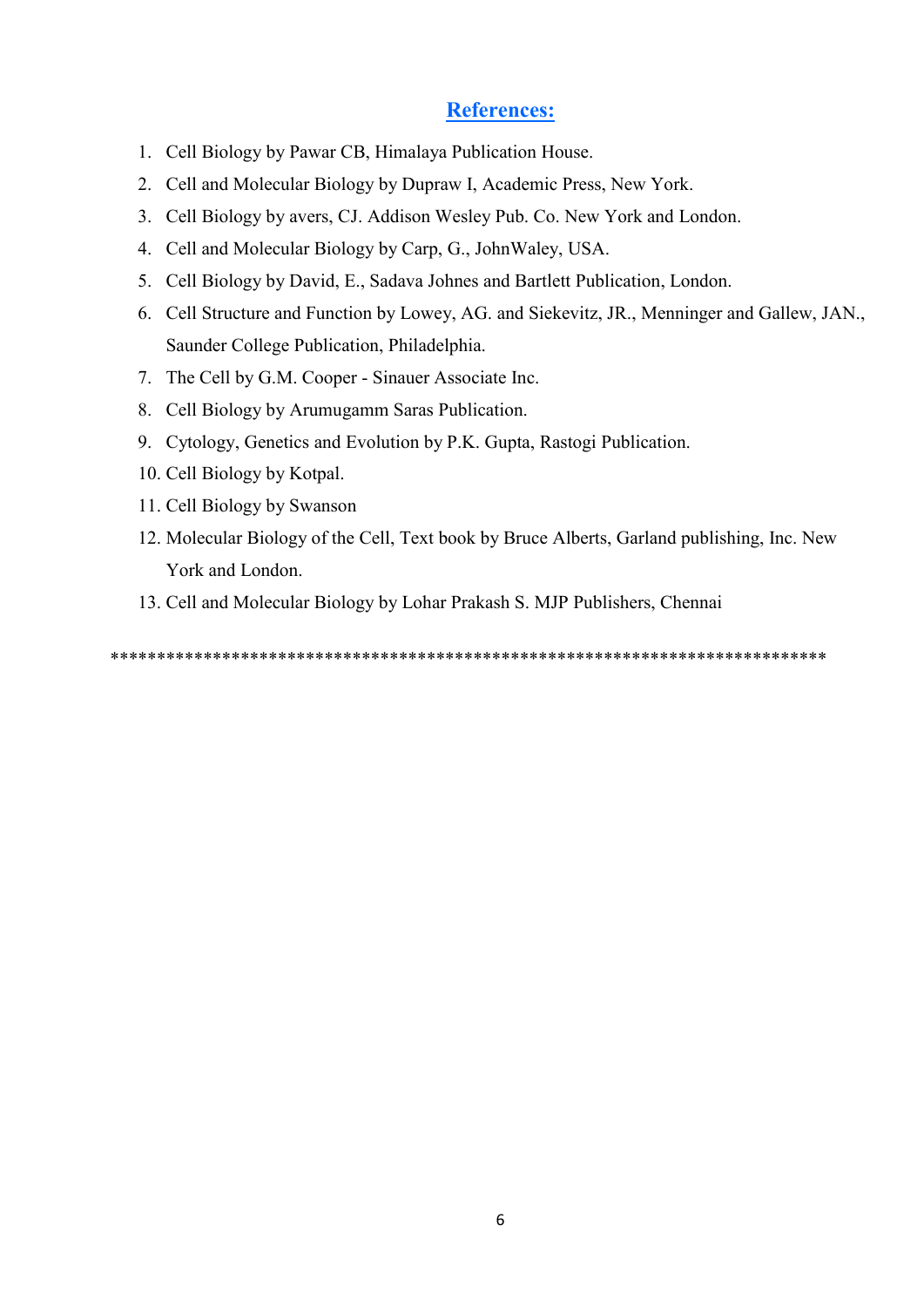# **Academic Year 2019 - 2020**

| <b>Class:</b>         | $F.Y.B.Sc.$ (Semester $-I$ ) |
|-----------------------|------------------------------|
| Paper Code: ZOO: 1103 |                              |
| Paper:                | ш                            |
| <b>Credit:</b>        | $\mathcal{L}$                |
|                       |                              |

**Paper: ZOOLOGY PRACTICAL-1 Credit: 2 No. of Practicals:** Any 10

# **PRACTICAL NO. I / TITLE OF PRACTICAL**

| 1.             | To study the classification with reasons of the following:                             |            |
|----------------|----------------------------------------------------------------------------------------|------------|
|                | Phylum Protozoa- Paramecium, Euglena.                                                  | (D)        |
|                | Phylum Porifera- Spongilla, Sycon.                                                     |            |
|                | Phylum Coelenterata (Cnidaria) - Hydra, Aurelia                                        |            |
| 2.             | To study the classification with reasons of the following:                             | (D)        |
|                | Phylum Platyhelminthes- Taenia, Planaria.                                              |            |
|                | Phylum Aschelminthes- Ascaris, Wuchereria bancrofti. (Filarial worm)                   |            |
|                | Phylum Annelida- Nereis, Leech.                                                        |            |
| 3.             | <b>Preparation of Culture media &amp; Culturing of Animals:</b>                        |            |
|                | Study of Culture & regeneration in Hydra                                               | (E)        |
|                | <b>OR</b>                                                                              |            |
|                | Preparation of Paramoecium culture & observation of live Paramecium (Cyclosis and      |            |
|                | Trichocysts)                                                                           |            |
| 4.             | <b>Vermiculture:</b>                                                                   | (E)        |
|                | Preparation of small scale Vermiculture bed for vermicomposting from domestic          |            |
|                | wastes. (Activity based learning)                                                      |            |
| 5              | <b>Study of Earthworm(Pheretima posthuma):</b>                                         | (D/E)      |
|                | Morphology, Digestive and Nervous system of Earthworm                                  |            |
| 6.             | <b>Temporary Preparations from Earthworm:</b>                                          | (D/E)      |
|                | Septal nephridia, Spermatheca & setae of Earthworm.                                    |            |
| $\overline{7}$ | <b>Microscopy:</b>                                                                     |            |
|                | Study of Standard Operating Procedure of a Simple and Compound Microscope.             | (E)        |
|                | (Activity based Learning)                                                              |            |
| 8              | <b>Mountings from Cell Biology:</b>                                                    | (E)        |
|                | Temporary preparation and observation of Prokaryotic and Eukaryotic cell in a suitable |            |
|                | material.                                                                              |            |
| 9              | <b>Study of different Cell Organelles:</b>                                             | (D)        |
|                | Mitochondria, Nucleus, Endoplasmic Reticulum, Golgi complex. With                      |            |
|                | (Picture/Model/Chart)                                                                  |            |
| <b>10</b>      | <b>Study of Cell Division:</b>                                                         | <b>(E)</b> |
|                | Study of Mitosis in onion root tip cells                                               |            |
| <b>11</b>      | <b>Demonstrations from cells:</b>                                                      | (E)        |
|                | Demonstration of Mitochondria by Janus green B                                         |            |
|                | <b>OR</b>                                                                              |            |
|                | Demonstration of Barr Body.                                                            |            |
| <b>12</b>      | <b>Compulsory Zoological Study Tour:</b>                                               |            |
|                | A Compulsory Visit to water body / Vermicomposting unit and submission of report.      |            |
|                |                                                                                        |            |

 **\*D=Demonstration, E=Experiment.**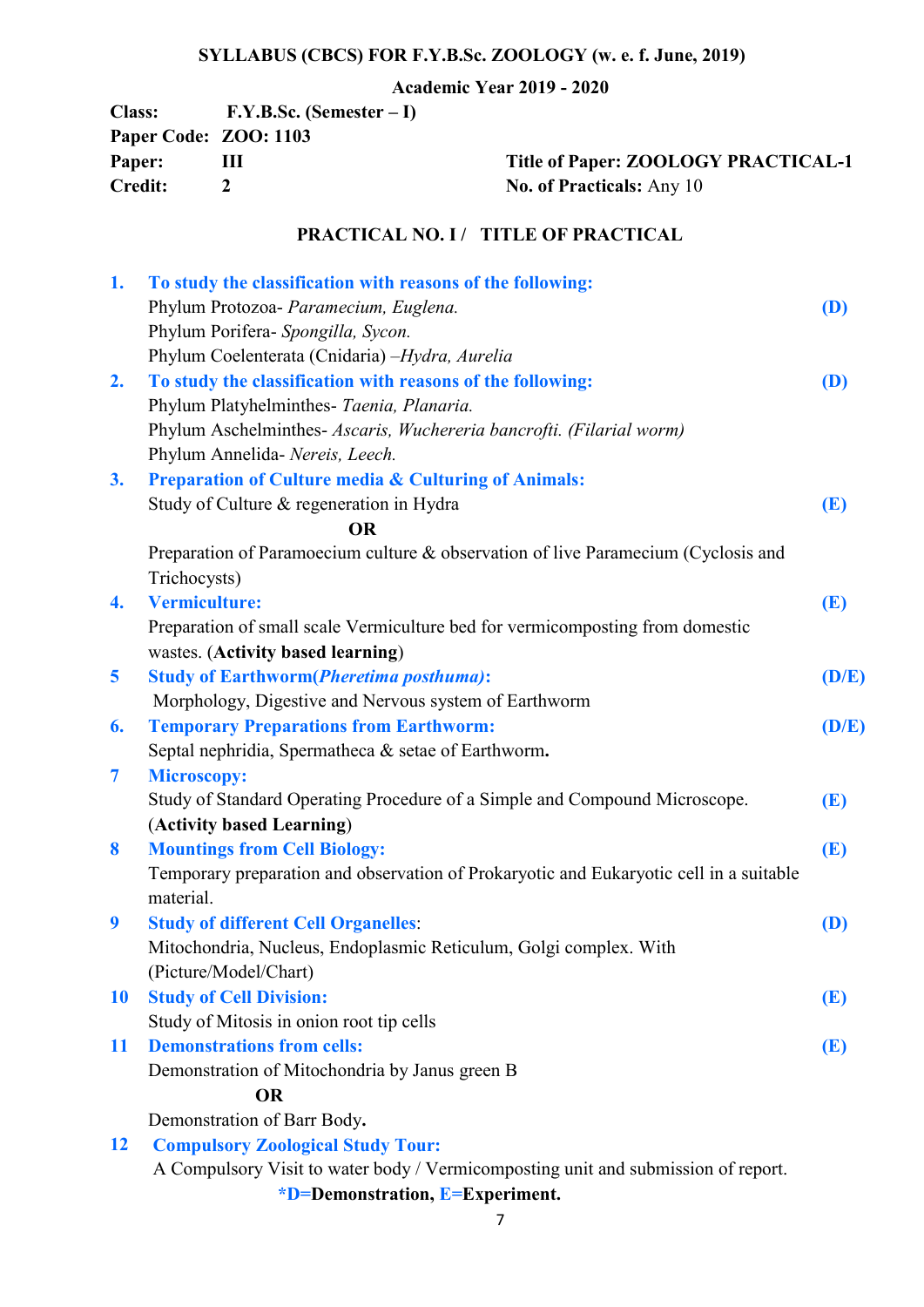### **Maintenance of good laboratory record along with visit report by the student is mandatory.**

# **References:**

- 1. Practical Zoology of Invertebrates by S. S. Lal.
- 2. Practical Zoology of Vertebrates by S. S. Lal.
- 3. Practical Zoology Vol-3 by N Arumugamm and A. Mani.
- 4. Practical Zoology of Invertebrates by Jordan and Verma.
- 5. Practical Zoology of Vertebrates by Jordan and Verma.
- 6. Practical Zoology of Cell Biology by S. S. Lal.
- **7.** *i* Genetics- Molecular Approach, 3rd Ed. by Peter J. Russell, Pearson.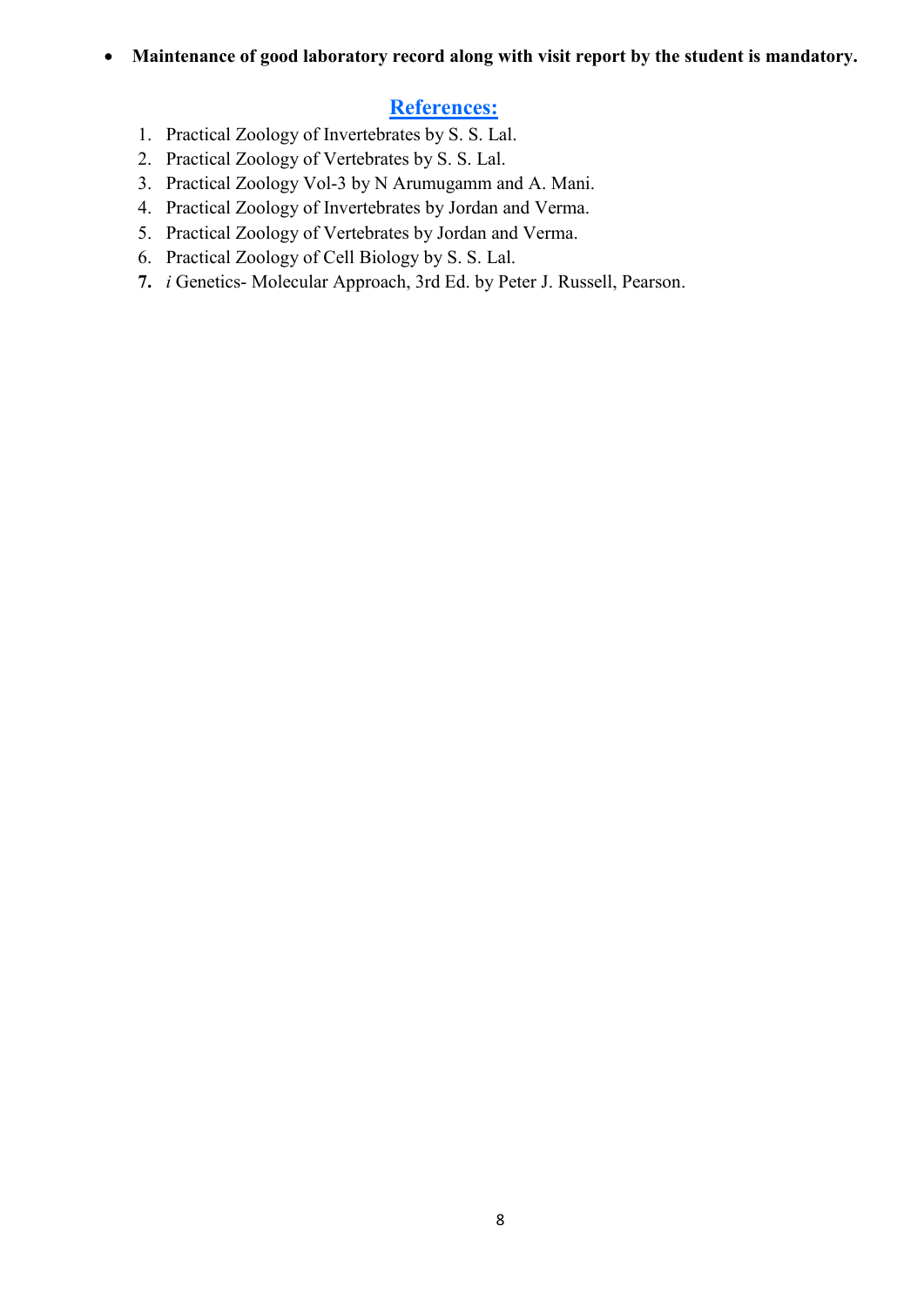# Anekant Education Society's **TULJARAM CHATURCHAND COLLEGE OF ARTS, SCIENCE & COMMERCE, BARAMATI. AUTONOMOUS**



**SYLLABUS FIRST YEAR B.Sc. ZOOLOGY Academic Year 2019-2020 SEMESTER-II**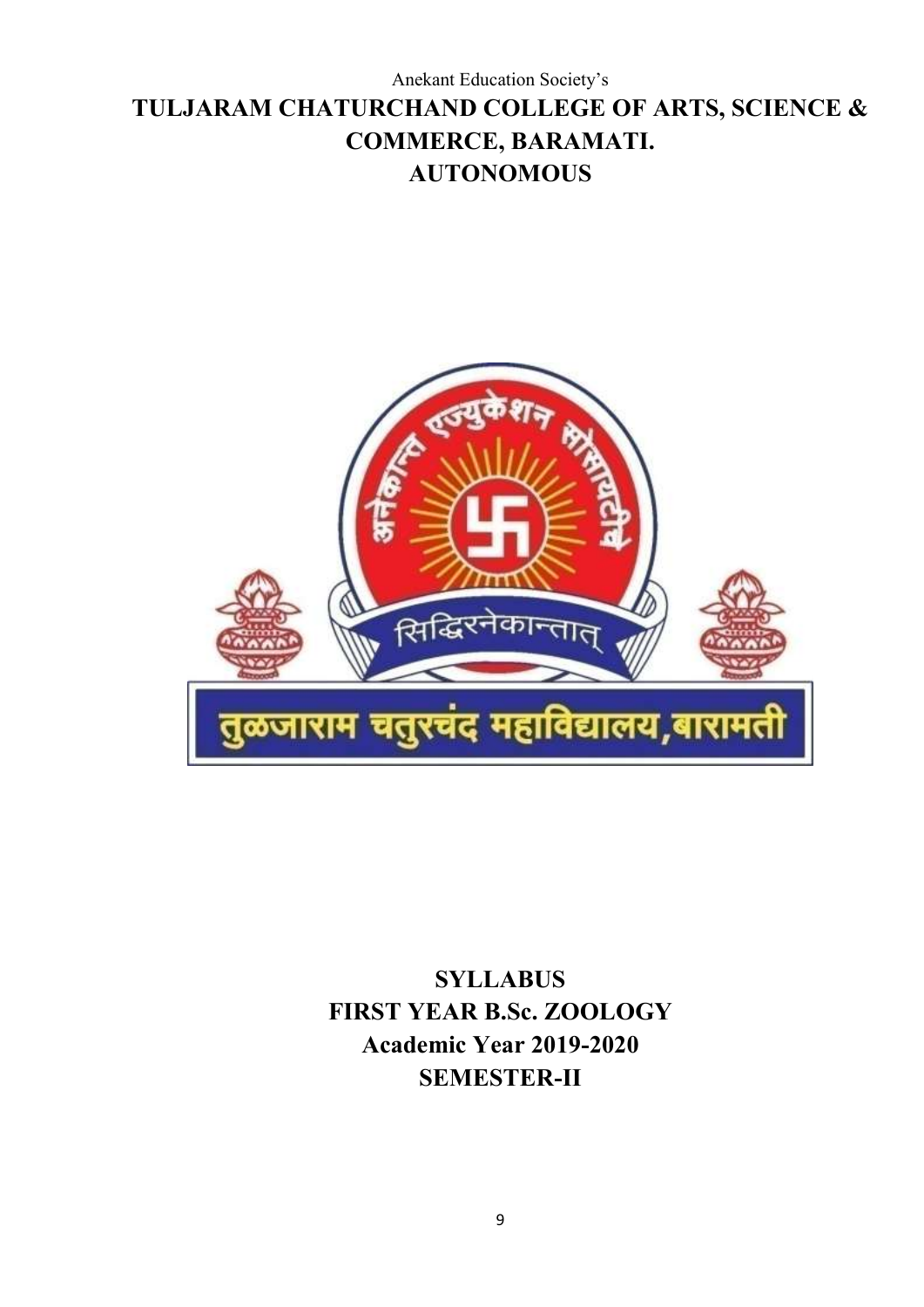#### **Academic Year 2019 - 2020**

| <b>Class:</b>         | $F.Y.B.Sc.$ (Semester – II) |                                                       |
|-----------------------|-----------------------------|-------------------------------------------------------|
| Paper Code: ZOO: 1201 |                             |                                                       |
| Paper:                |                             | Title of Paper: Animal Systematics and Diversity – II |
| <b>Credit:</b>        |                             | No. of Lectures: 36                                   |

#### **A. Learning objectives:**

To learn basic classification and characteristics of Chordates. To learn about evolution and development of systems and animals. To make the students aware about conservation and sustainable use of Biodiversity. To emphasize on the habitat diversity of animals.

#### B. **Learning outcomes**:

Imparts conceptual knowledge of Animals, their adaptations and associations in relation to their environment.

Students understand the distinguishing characters of and learn to identify the Chordate animals. Contributes the knowledge for conservation and sustainable use of Biodiversity.

Imparts conceptual knowledge of Animals, their adaptations and associations in relation to their environment.

# **TOPICS /CONTENTS:**

- **Unit 1 General characters and classification of following subphyla up to order with one Example: 4**
	- 1.1 Hemichordata

1.2 Urochordata

1.3 Cephalochordata

#### **Unit 2 Salient features and classification up to order with one example of the following: 4**

- 2.1 Cyclostomata
- 2.2 Pisces (Chondrichthyes and Osteichthyes )
- 2.3 Amphibia

#### **Unit 3 Study of Frog: 18**

- 3.1 Systematic position, Habit and habitat
- 3.2 External characters and sexual dimorphism
- 3.3 Digestive system, food, feeding and physiology of digestion
- 3.4 Circulatory system (lymphatic system not expected)
- 3.5 Central Nervous system
- 3.6 Sense organs
- 3.7 Reproductive systems (male & female)

#### **Unit 4 General topics: 10**

- 4.1 Hemichordata: Affinities.
- 4.2 Urochordata: Retrogressive metamorphosis.
- 4.3 Pisces: Migration, Accessory respiratory organs and Scales.
- 4.4 Amphibia: Neoteny and Parental care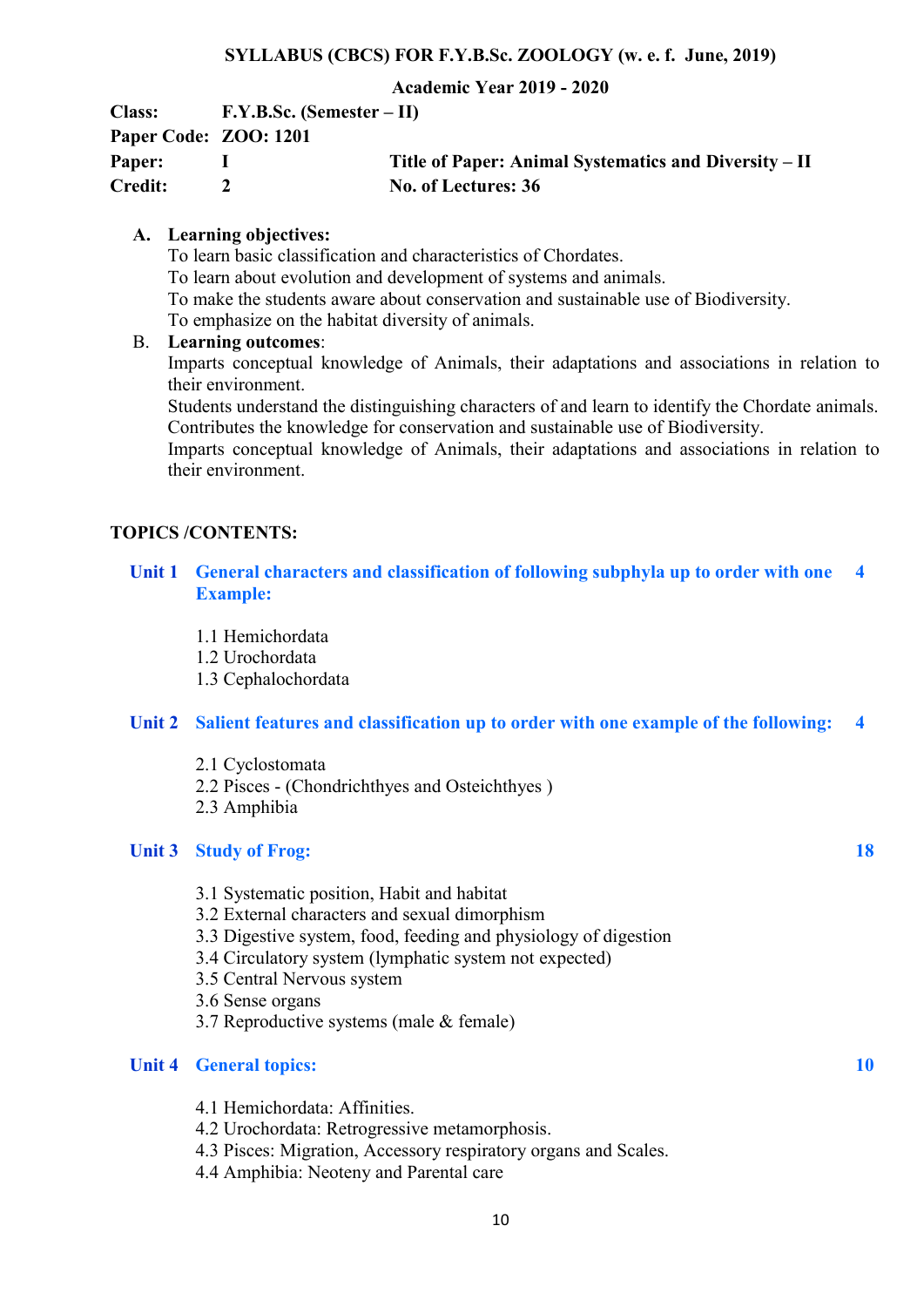# **References:**

- 1. Animal Diversity by Kershaw,DR., Redwood Burn Ltd.,Trowbridge
- 2. Textbook of Zoology by Parker J. and Haswell, W., ELBS Edition
- 3. Functional Organization of chordates (part I and II) by Nigam HC. And Sobti, R., S. Chand and Co., New Delhi
- 4. Textbook of Vertebrate Zoology by Prasad,SN., Kashyap,V., New Age India Publishers, New Delhi
- 5. Modern Textbook of Zoology, Vertebrates by Kotpal, RL., Rastogi and Co. Meerut
- 6. The Frog-its reproduction and development -by Robert Rugh, Tata McGraw Hill Edition, New Delhi
- 7. Biology of Animals by Ganguly,BB., Sinha,A.K., Adhikari,S., New Central Book Agency, Kolkata
- 8. Introduction to Amphibia by Bhamrah, MS., Juneja,K., Amol Publication, Delhi
- 9. General Zoology by Goodnight and others IBH Publishing Co.
- 10. Life of Vertebrates by Young, JZ, III Edition, Clarendon Press, London.
- 11. Animal Diversity by Kershaw, DR., Redwood Burn Ltd., Trowbridge
- 12. Textbook of Zoology by Vidyarthi, Agrasia Publishers, Agra.
- 13. Chordate Zoology by Jorden EL., and Verma PS., S. Chand and Co., New Delhi.
- 14. Functional Organization of chordates (part I and II) by Nigam HC. And Sobti, R., S.Chand and Co., New Delhi.
- 15. This is Biology: The Science of Living world, Mayr, M. Universities Press Ltd.
- 16. J.R.B. Alfred and Ramakrishna Collection, Preservation and Identification of animals. Zoological Survey of India Publications.

\*\*\*\*\*\*\*\*\*\*\*\*\*\*\*\*\*\*\*\*\*\*\*\*\*\*\*\*\*\*\*\*\*\*\*\*\*\*\*\*\*\*\*\*\*\*\*\*\*\*\*\*\*\*\*\*\*\*\*\*\*\*\*\*\*\*\*\*\*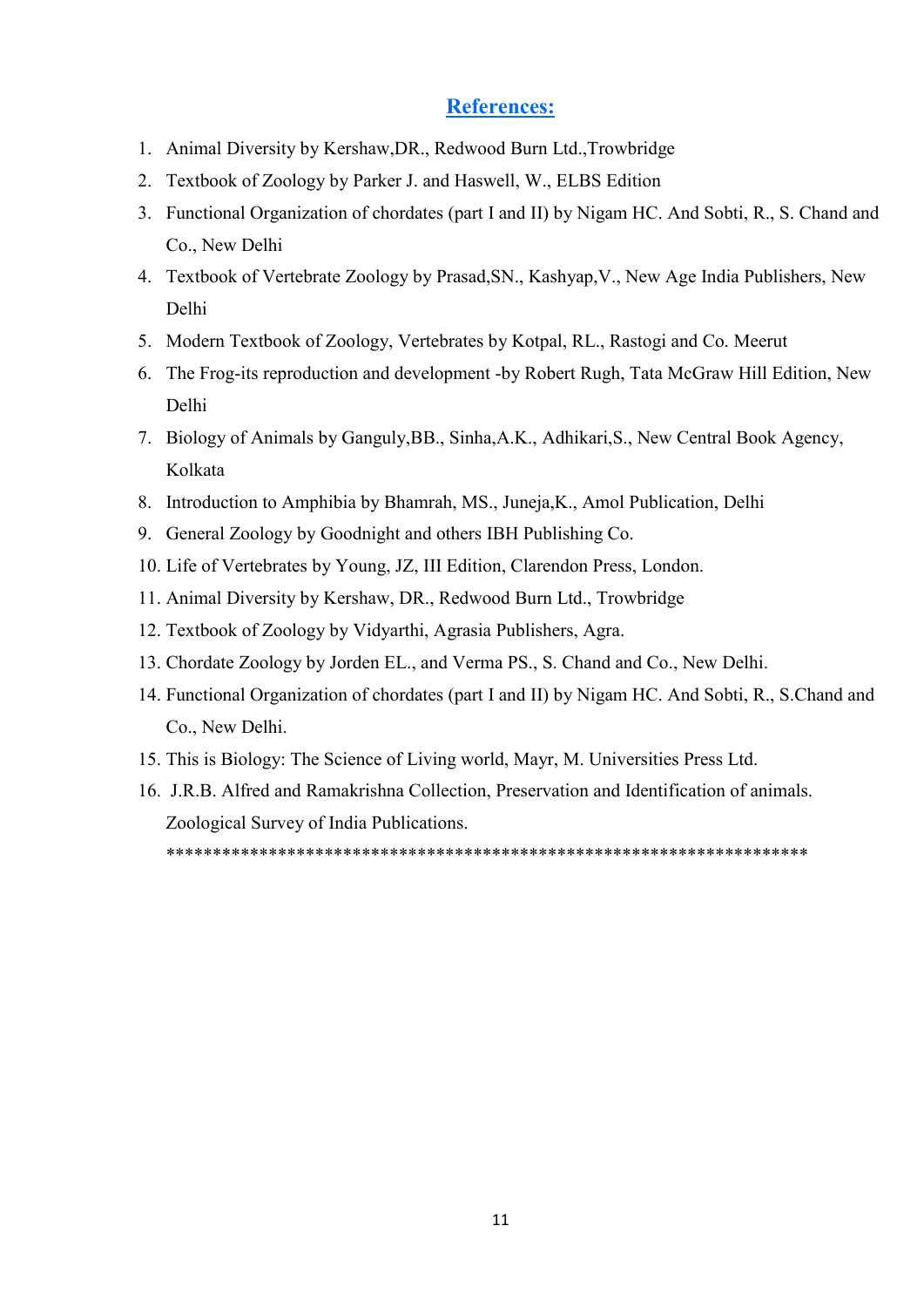| <b>Class:</b>         | $F.Y.B.Sc.$ (Semester $-II$ ) |                                 |  |
|-----------------------|-------------------------------|---------------------------------|--|
| Paper Code: ZOO: 1202 |                               |                                 |  |
| Paper:                |                               | <b>Title of Paper: Genetics</b> |  |
| <b>Credit:</b>        |                               | No. of Lectures: 36             |  |

#### **A. Learning objectives:**

- To introduce the basic Mendelian & non Mendelian Genetics.
- To understand and learn the fundamentals of genetics and its applications for the benefit of human being.
- To develop interest of Human Genetics & its applications.

# B. **Learning outcomes**:

- Students understand the basic Mendelian & non-Mendelian Genetics.
- Students acquire knowledge of Genetic disorders, syndromes etc.
- Students understand importance of Genetics  $\&$  its applications for human welfare.
- Students acquire Genetical Problem Solving Ability.

# **TOPICS / CONTENTS:**

| <b>Unit 1</b> | <b>Introduction to Classical Genetics:</b>                                                                                                                                                                                           | $\overline{\mathbf{4}}$ |
|---------------|--------------------------------------------------------------------------------------------------------------------------------------------------------------------------------------------------------------------------------------|-------------------------|
|               | 1.1 Mendelian Inheritance: Laws of heredity and their practical applications<br>1.2 Test cross and back cross                                                                                                                        |                         |
| <b>Unit 2</b> | <b>Gene Interaction:</b>                                                                                                                                                                                                             | 5                       |
|               | 2.1 Concept of gene interaction, co-dominance and incomplete dominance.<br>2.2 Complementary factors (9:7)<br>2.3 Supplementary factors(9: 3:4)                                                                                      |                         |
|               | 2.4 Inhibitory factors (13:3)<br>2.5 Duplicate dominant factors (15:1)                                                                                                                                                               |                         |
| <b>Unit 3</b> | <b>Lethal genes in Mus musculus (Mice)</b>                                                                                                                                                                                           | 1                       |
| <b>Unit 4</b> | <b>Multiple Alleles and Polygenic Inheritance:</b>                                                                                                                                                                                   | 5                       |
|               | 4.1 Concept, characteristics and importance of Multiple alleles, ABO &<br>Rh-blood group system and its medico-legal importance.<br>4.2 Concept of polygenic inheritance with Reference to skin Colour in<br>Human being.            |                         |
|               | 4.3 Pleiotropism and Sickle cell anaemia                                                                                                                                                                                             |                         |
| Unit 5        | <b>Chromosomes:</b>                                                                                                                                                                                                                  | 6                       |
|               | 5.1 Introduction to morphology and composition<br>5.2 Classification based on the centromeric position<br>5.3 Types of chromosomes (autosomes and sex chromosomes)<br>5.4 Chromosomal aberrations: Structural and Numerical Changes. |                         |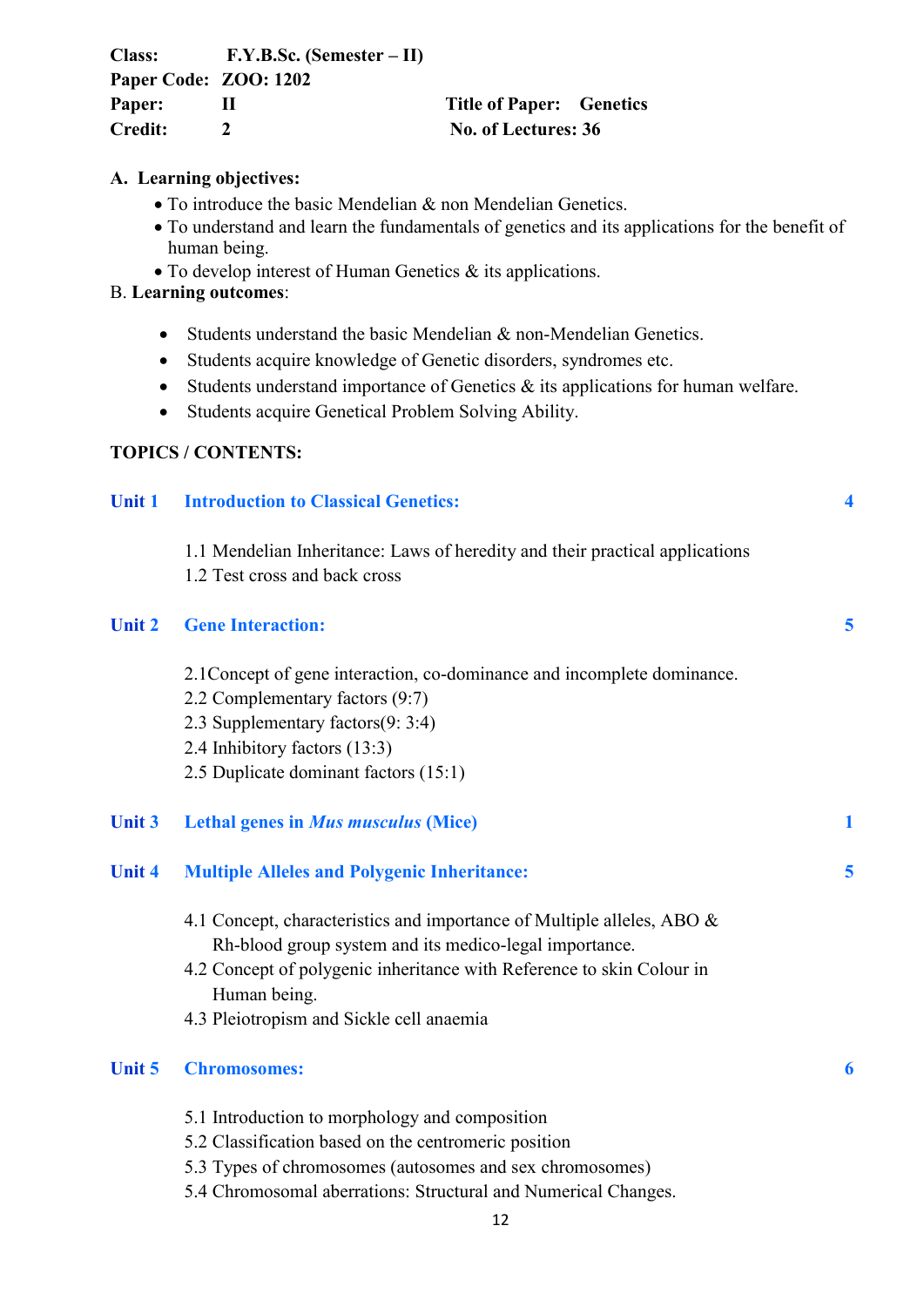#### **Unit 6 Drosophila as Genetic model organism: 2**

- 6.1 Morphology, Sexual dimorphism and Life cycle.
- 6.2 Mutants: eye, wings and body Colour (Two mutants of each type)

#### **Unit 7 Human genetics: 6**

- 7.1 Study of human karyotype
- 7.2 Syndromes:
	- a) Autosomal-Down's (Mongolism) and Cri-du-chat.
	- b) Sex chromosomal abnormalities in human: Klinefelter's and Turner's syndrome
- 7.3 Inborn errors of metabolism: Albinism, Phenylketonuria and Alkaptonuria.
- 7.4 Genetic Counselling and its importance

#### **Unit 8. Sex-determination: 4**

- 8.1 Introduction
- 8.2 Chromosomal theory of sex determination (XX-XY, ZZ-ZW, XX-XO & Haploid- Diploid method)
- 8.3 Parthenogenesis and Gynandromorphism.
- 8.4 Environmental Sex Determination

#### **Unit 9. Sex linked inheritance in human: 3**

9.1 Inheritance of Colour-blindness, Haemophilia and Hypertrichosis

# **References:**

- 1. Genetics by Verma, PS. And Agrawal, VK., S.Chand and Co. New Delhi
- 2. Principle of Genetics by Sinnott, Dunn and Dobzhansky, Tata McGraw Hill Edition, New Delhi
- 3. Genetics by Gupta, PK., Rastogi Publication, Meerut
- 4. Genetics by Sarin, C., Tata McGraw Hill,New Delhi
- 5. Principles of Genetics by Gardner, EJ., Simmons,MJ. And Snustad,DP. John Wiley and Sons
- 6. Cytology and Genetics by Dnyanasagar, V.R., Tata McGraw Hill Pub. Co. Ltd., New Delhi.
- 7. Concepts of Genetics, 9th edition William S. Klug, Michael R. Cummings, Charlotte Spencer, and Michael A. Palladino, Publisher-Benjamin Cummings
- 8. Principles of Genetics, 4th edition, Snustad D. Peter and Simmons J. Micheal, Publisher John Wiley and Sons. Inc.
- 9. Principles of Genetics, Eldon J. Gardner, D.P. Snustad, M.J. Simmons, and D. Peter Snustad Publisher-John Wiley and Sons. Inc.
- 10. General Genetics, Leon A. Snyder, David Freifelder, Daniel L. Hartl PublisherJones and Bartlett.
- 11. Genetics, 3rd edition, Monroe W. Strickberger, Publisher Macmillan Publishing Co.
- 12. Benjamin Lewin. (2008) Genes IX, Jones and Barlett Publishers Inc.
- 13. James D. Watson, Molecular Biology of the Gene, Fifth Edition, Pearson Education, Inc. and Dorling Kindersley Publishing, Inc.
- 14. Gardner E.J. 8th edition Principle of Genetics, John Wiley & Sons Publ.
- 15. Stachan T. & Read A.P. 4th edition Human Molecular Genetics. Garland Publishers.
- 16. *i* Genetics- Molecular Approach, 3rd Ed. by Peter J. Russell, Pearson. \*\*\*\*\*\*\*\*\*\*\*\*\*\*\*\*\*\*\*\*\*\*\*\*\*\*\*\*\*\*\*\*\*\*\*\*\*\*\*\*\*\*\*\*\*\*\*\*\*\*\*\*\*\*\*\*\*\*\*\*\*\*\*\*\*\*\*\*\*\*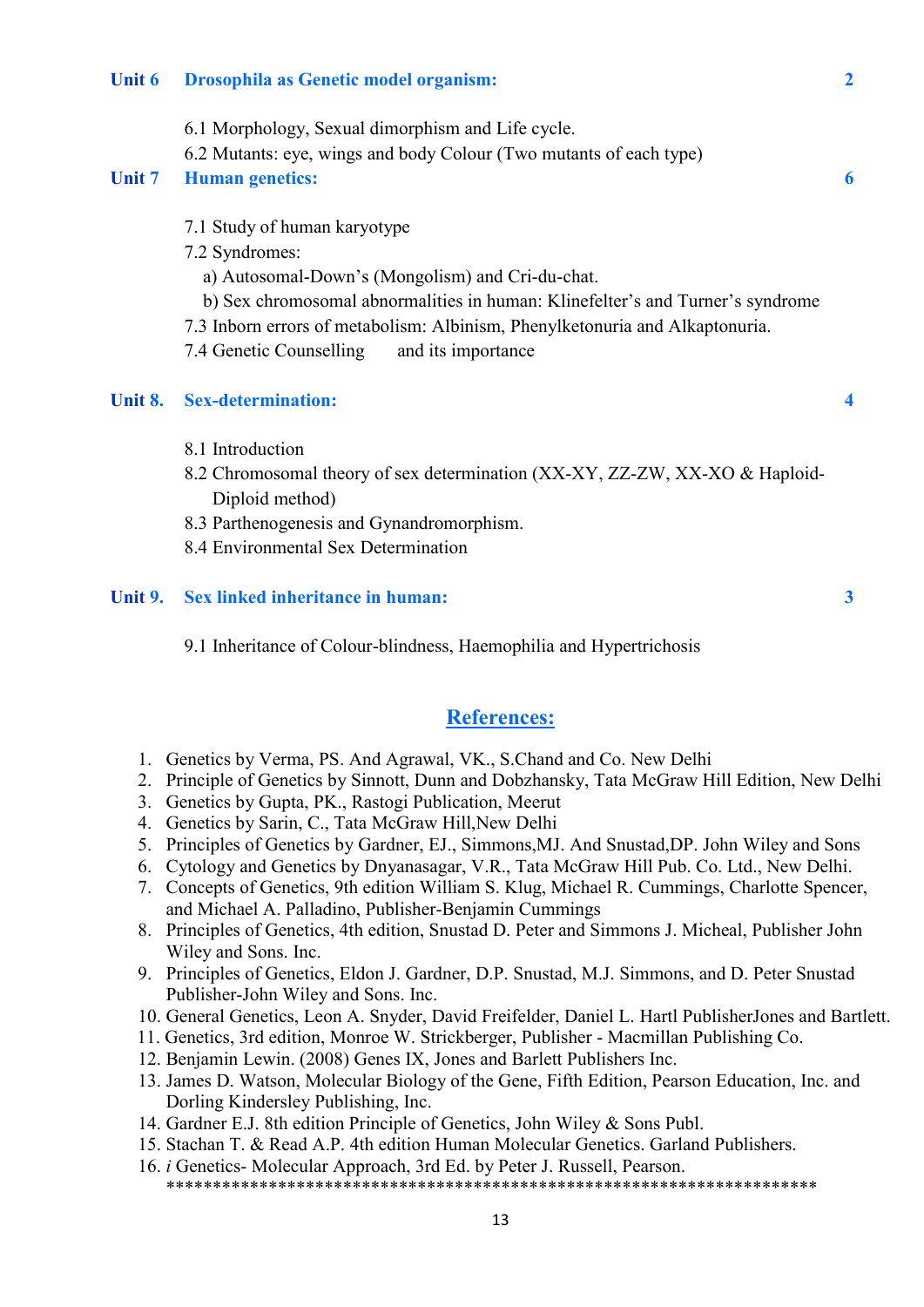**Academic Year 2019 - 2020**

| <b>Class:</b>         | <b>F.Y.B.Sc.</b> |                                     |
|-----------------------|------------------|-------------------------------------|
| Paper Code: ZOO: 1203 |                  |                                     |
| Paper:                | Ш                | Title of Paper: ZOOLOGY PRACTICAL-2 |
| <b>Credit:</b>        |                  | <b>No. of Practicals:</b> Any 10    |

# **PRACTICAL NO. II / TITLE OF PRACTICAL**

| $\mathbf{1}$     | To study the classification with reasons of the following:                             | <b>(D)</b> |
|------------------|----------------------------------------------------------------------------------------|------------|
|                  | Hemichordata-Balanoglossus                                                             |            |
|                  | Urochordata- Hardmania                                                                 |            |
|                  | Cephalochordata- Amphioxus                                                             |            |
|                  | Cartilaginous fish-Scoliodon                                                           |            |
|                  | Bony fish-Seahorse                                                                     |            |
| $\overline{2}$   | <b>Study of Morphology &amp; Anatomy of Frog (Hoplobatrachus tigerinus):</b>           | <b>(D)</b> |
|                  | Study of external characters, sexual dimorphism, digestive                             |            |
|                  | System and brain of Frog with the help of model/ charts                                |            |
| $\boldsymbol{3}$ | <b>Temporary preparation of scales from Fishes:</b>                                    | <b>(E)</b> |
|                  | Placoid and Cycloid Scales from preserved fishes.                                      |            |
| 4                | Morphometric study of any freshwater fish:                                             | (E)        |
|                  | Measurements of Body length, Standard Length, Weight, Depth etc.                       |            |
| 5                | <b>Animals Album:</b>                                                                  |            |
|                  | Collection of Any five Animals photographs with Identification, External Characters of | <b>(E)</b> |
|                  | the above mentioned taxa. (Activity based learning)                                    |            |
| 6                | <b>Study of Human Genetical Disorders:</b>                                             |            |
|                  | Study of Any two hereditary Disorders / Inborn errors of metabolism from human         | (D)        |
|                  | population.                                                                            |            |
| 7                | Profile of Any two Geneticists. (Activity based learning)                              | (E)        |
| 8                | <b>Study of human blood groups:</b>                                                    | (E)        |
|                  | ABO and Rh-factor.                                                                     |            |
| 9                | <b>Study of Karyotype:</b>                                                             | (E)        |
|                  | Study of normal human karyotype from metaphase chromosomal spread picture              |            |
| <b>10</b>        | <b>Study of Human Genetical traits:</b>                                                | (E)        |
|                  | Tongue rolling, widow's peak, ear lobes, colour blindness and PTC tasters/non tasters. |            |
| <b>11</b>        | <b>Genetical Problems:</b>                                                             | (E)        |
|                  | Based on Monohybrid, Dihybrid Cross & ABO Blood Group system.                          |            |
| 12               | <b>Study of Drosophila:</b>                                                            |            |
|                  | A) Culture of Drosophila                                                               | <b>(E)</b> |
|                  | B) External Characters, Sexual Dimorphism and Life Cycle,                              | <b>(E)</b> |
|                  | C) Mutants: Eye and wing mutants (any two of each)                                     | <b>(D)</b> |
| 13               | <b>Identification of Fish/Frog Specimen based on Taxonomic Identification Key</b>      | (E)        |
| 14               | <b>Compulsory Zoological Study Tour:</b>                                               |            |
|                  | A Compulsory Visit to biodiversity spot / water body / Research institute /            |            |
|                  | Vermicomposting unit and submission of report.                                         |            |
|                  |                                                                                        |            |